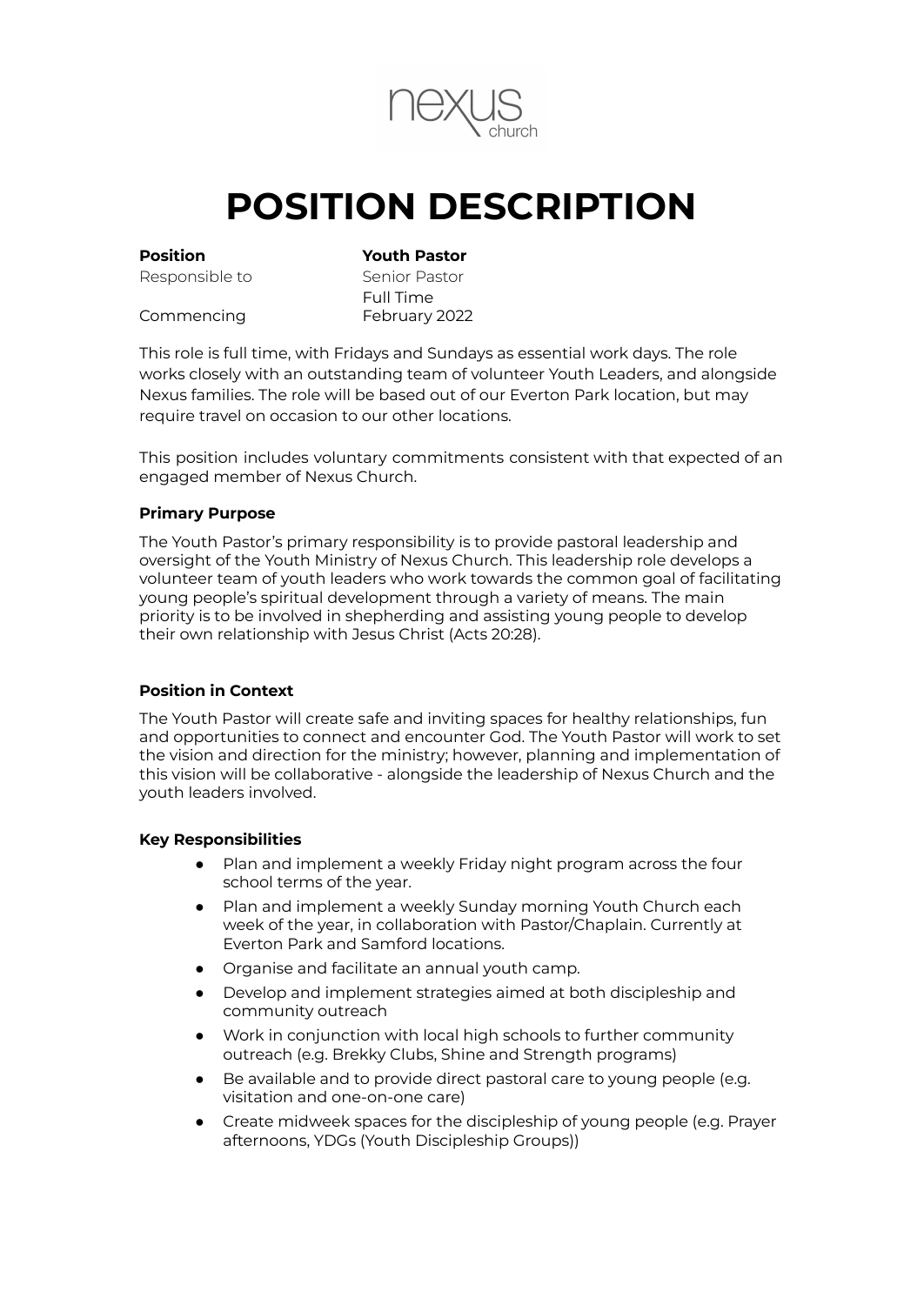

- Lead a large leadership team to outwork the vision of the youth ministry. This involves training, equipping and empowering.
- Comply with State and Federal Law regarding the protection of young people.
- Preach and teach the Word of God at worship services from time to time
- Consider the parents of youth as a key partners in discipling young people
- Provide regular and accurate reports to the Senior Pastor and Eldership about the status of the youth ministry.

### **Qualifications, Knowledge and Experience**

#### **Essential**

- Exhibits enthusiasm to lead and grow young people
- A person who exhibits the Godly character qualities outlined in 1 Timothy 3:1–7; Titus 1:6–9; 1 Peter 5:2–3 and Acts 6:4
- Demonstrated skills in Christian leadership
- Strong communication and interpersonal skills
- Competent ability to plan, organise and execute activities with vision (small or large)
- Experience in coordinating teams especially within a volunteer environment
- Competent ability in managing operations

#### Desired

- Minimum of 2 years relevant work experience
- Certificate IV in Ministry (or higher) from a recognised bible college will be highly regarded
- Computer skills and experience with Google Workspace (formerly known as G Suite) will be useful

#### **Selection Criteria**

- Demonstrates an alignment with the vision and values of Nexus Church
- Demonstrates ability to manage conflict and interpersonal relationships in a healthy way
- Demonstrates time management and planning skills
- Demonstrates excellent interpersonal/pastoral skills working with leaders, peers, volunteers and young people
- Demonstrates capacity to effectively recruit, inspire, lead and coordinate volunteers
- Demonstrates experience and ability in raising up leaders within the area of ministry
- Demonstrates ability to positively represent the church internally and externally